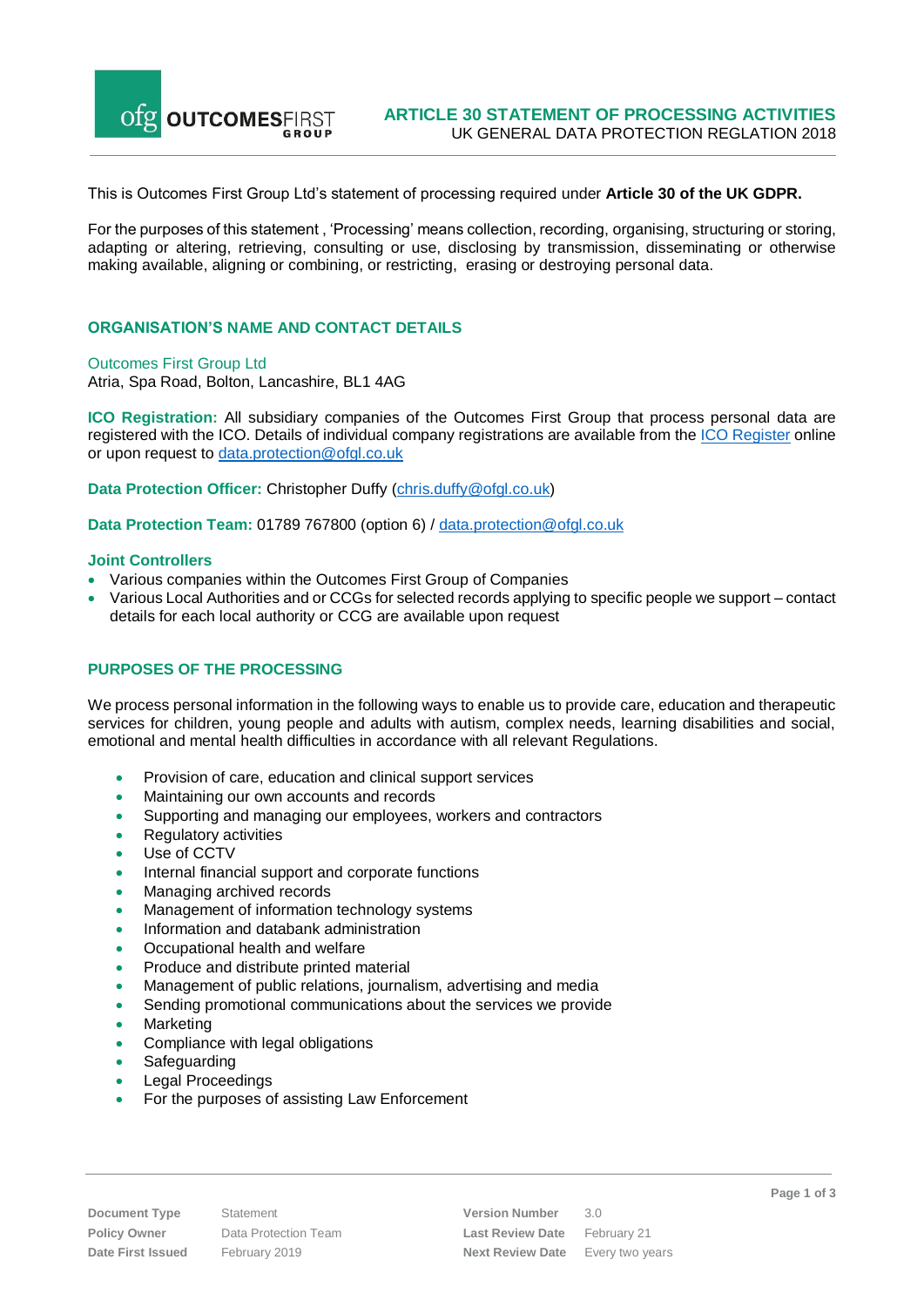Ofg OUTCOMESFIRST

# **CATEGORIES OF INDIVIDUALS**

We process personal information about:

- Customers (People We Support), including students
- Suppliers
- Staff, workers, persons contracted to provide a service and foster carers
- Complainants, enquirers or their representatives
- Professional advisers and consultants
- Carers or representatives, including family members of those we support
- Representatives of other organisations
- Commissioner representatives

# **CATEGORIES OF PERSONAL DATA**

We process information relevant to the above reasons/purposes, which may include:

- Personal details
- Family details
- Lifestyle and social circumstances
- Financial details
- **Employment and education details**
- Visual images, personal appearance and behaviour
- Student and pupil records
- Training records

We also process sensitive classes of information that may include:

- Physical or mental health details
- Racial or ethnic origin
- Medical Information
- Criminal Convictions

# **CATEGORIES OF RECIPIENTS OF PERSONAL DATA**

Where allowed or required by Law, we may share information with:

- Customers (People We Support), including students
- Family, guardians or representatives of the person whose personal data we are processing
- Current past and prospective employers
- Healthcare, social and welfare organisations and professionals
- Educators and examining bodies
- Providers of goods and services
- Financial organisations
- Other service providers
- **Local Authorities**
- Press and the media
- Professional advisers/bodies and consultants
- Data processors
- Regulatory bodies
- Law enforcement and prosecuting authorities
- Legal representatives and insurers
- The Disclosure and Barring Service
- Other Government Departments
- Potential Employers

**Document Type** Statement **Version Number** 3.0 **Policy Owner** Data Protection Team **Last Review Date** February 21 **Date First Issued** February 2019 **Next Review Date** Every two years **Page 2 of 3**